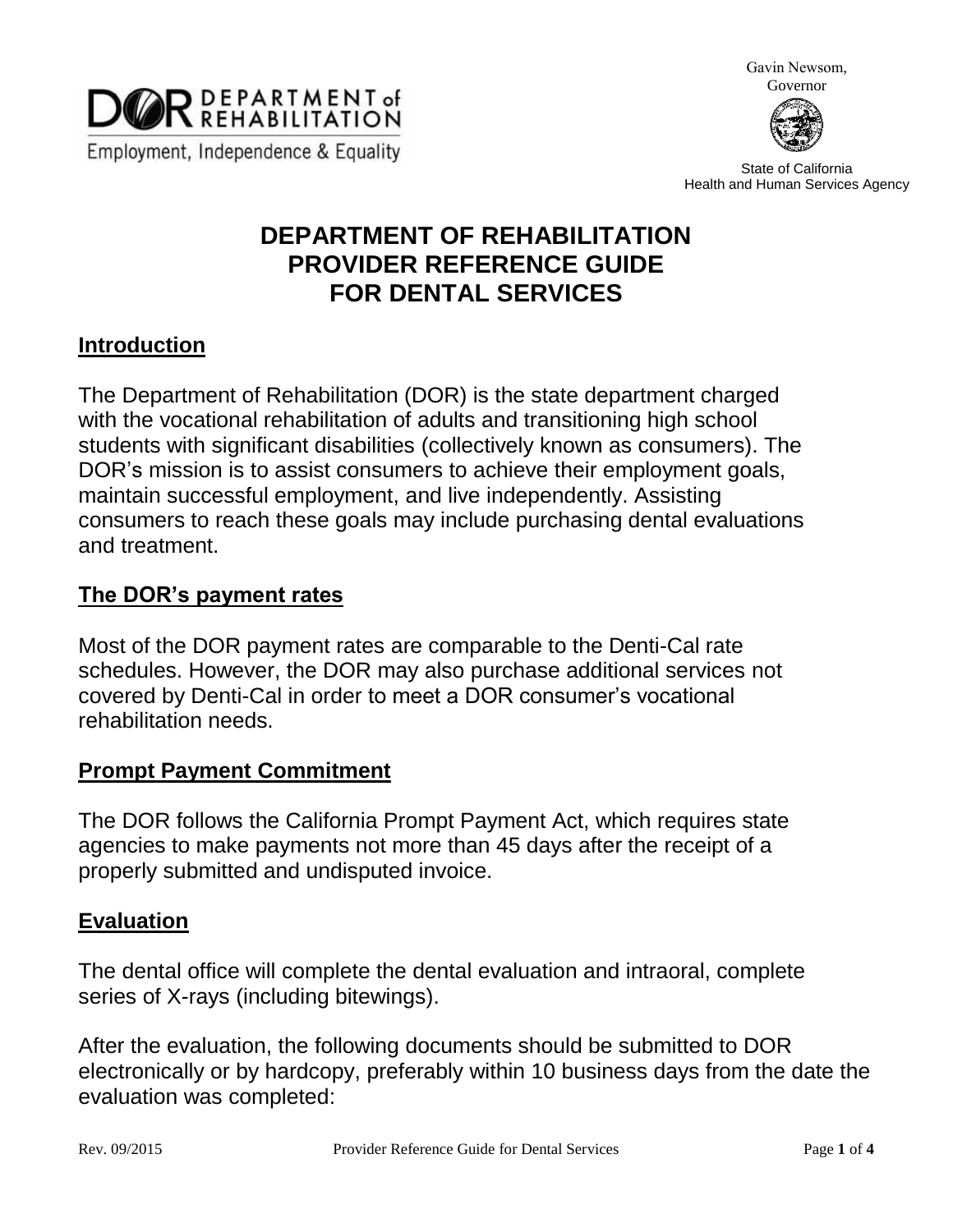- Completed intraoral, complete series (including bitewings)
	- Electronically must be an image file format of TIF, JPG, PNG, or GIF.
	- Hardcopy must be original and on X-ray film.
- Completed dental treatment plan/claim
- Completed periodontal charting (if applicable)
- Completed justification for prosthesis (if applicable)

See step-by-step table for specific instructions on where and how to send documents.

# **Authorization**

No services may be provided or paid for without a DOR authorization document. Only those services authorized, in advance, on an official DOR authorization will be honored at the time of invoice.

Once the treatment plan and supporting documentation are received, the DOR reviews and determines the appropriateness of services in alignment with the consumer's employment goal and plan. The Statewide Dental Consultant (SDC) may work with the provider on any modifications that may be needed.

Once the treatment plan is approved by the SDC and the DOR is ready to purchase the service(s) for the consumer, the DOR will send the provider a single written Authorization and Invoice for Medical Services (DR 297C) form itemizing all services.

# **Treatment**

The dental office will perform the approved treatment listed on the Authorization and Invoice for Medical Services (DR 297C).

# **Billing the DOR for dental services**

It is a state policy that if the consumer/patient has Denti-Cal or other private dental insurance, the dental office will invoice these benefits first. Whatever is not covered by the comparable benefits can then be invoiced to DOR. Each provider must attach the evidence of benefit (EOB) or denial. See step-by-step table for specific invoicing instructions.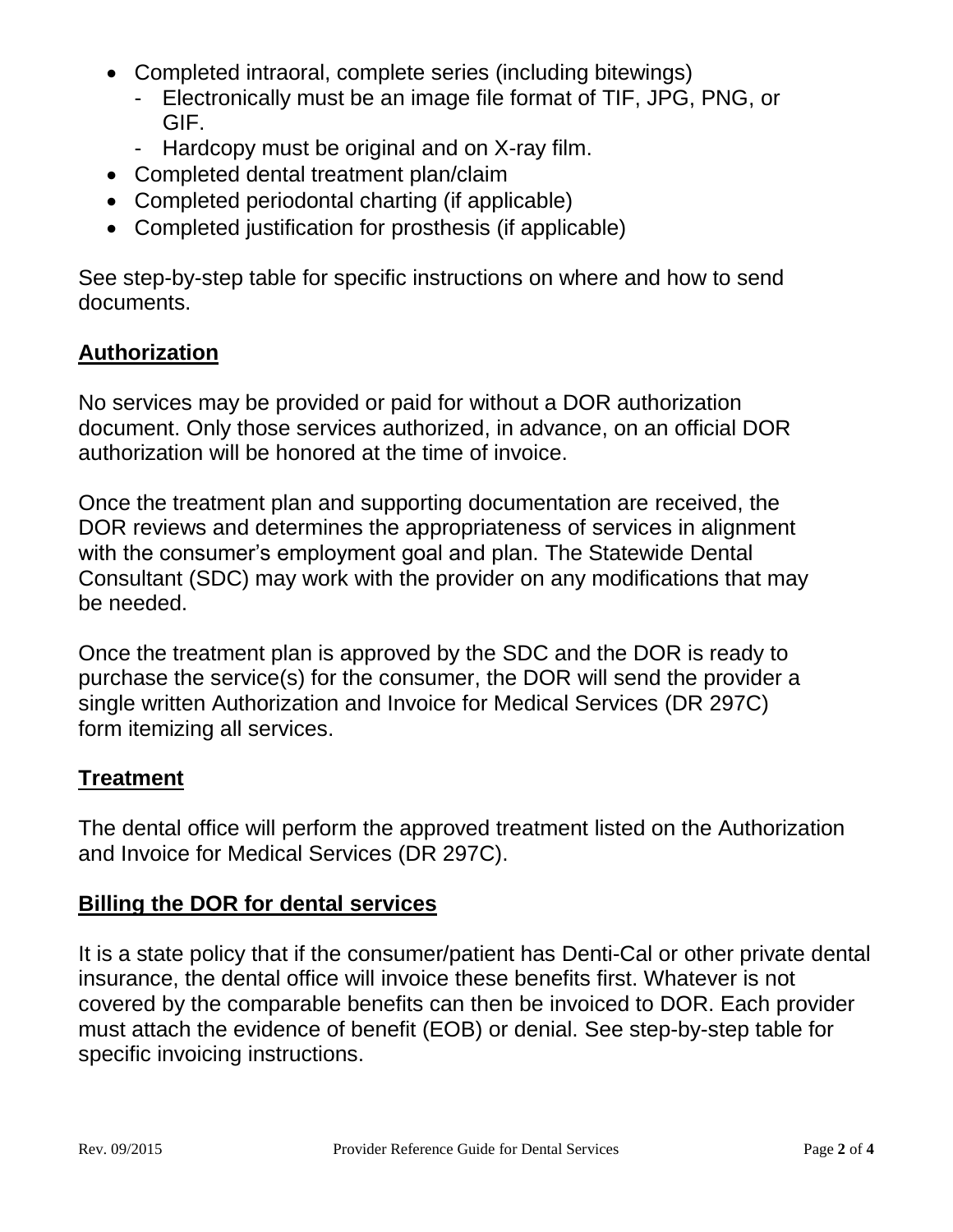When billing the DOR for evaluations, include the documents listed above in the Evaluation section of this document.

When billing the DOR for treatment services, you have two billing options:

- 1. Simply sign the bottom of the Authorization and Invoice for Medical Services (DR 297C), write in the dates of service and the invoiced amounts in the appropriate columns.
- 2. Invoice on a completed dental claim form or company invoice. The procedure codes need to match the procedure codes approved on the DR 297C document.

# **Step-by-Step In-Depth Guide**

This section provides a description of each step in the dental services process. See the sections above for more detailed information on policies, processes, and documentation.

| <b>Step</b> | Purchase<br>Phase | Action                                                                                                                                                                                                                                                                                                                                                                                                                                                                                     | Standard<br>Actor           |
|-------------|-------------------|--------------------------------------------------------------------------------------------------------------------------------------------------------------------------------------------------------------------------------------------------------------------------------------------------------------------------------------------------------------------------------------------------------------------------------------------------------------------------------------------|-----------------------------|
| 1           | Evaluation        | Issue authorization for dental evaluation and X-rays.                                                                                                                                                                                                                                                                                                                                                                                                                                      | <b>DOR</b><br><b>Office</b> |
|             |                   | Commonly used dental procedure codes:<br>D0150 – Comprehensive oral evaluation - new<br>or established patient.                                                                                                                                                                                                                                                                                                                                                                            |                             |
|             |                   | D0210 – Intraoral, complete series (including<br>bitewings)                                                                                                                                                                                                                                                                                                                                                                                                                                |                             |
|             |                   | Notate on the authorization if the consumer has<br>Denti-Cal or other private dental insurance.                                                                                                                                                                                                                                                                                                                                                                                            |                             |
| 2a          | Evaluation        | • Examine consumer: evaluate dental status and<br>needs.<br>• Develop treatment plan, including intraoral,<br>complete series (including bitewings) and all other<br>required documentation, recommending<br>appropriate dental services for successful<br>employment outcome.<br>Submit intraoral, complete series (including<br>bitewings), dental evaluation (dental claim,<br>periodontal charting, justification for prosthesis (if<br>applicable)) to DOR:<br>Electronic submission: | Provider                    |